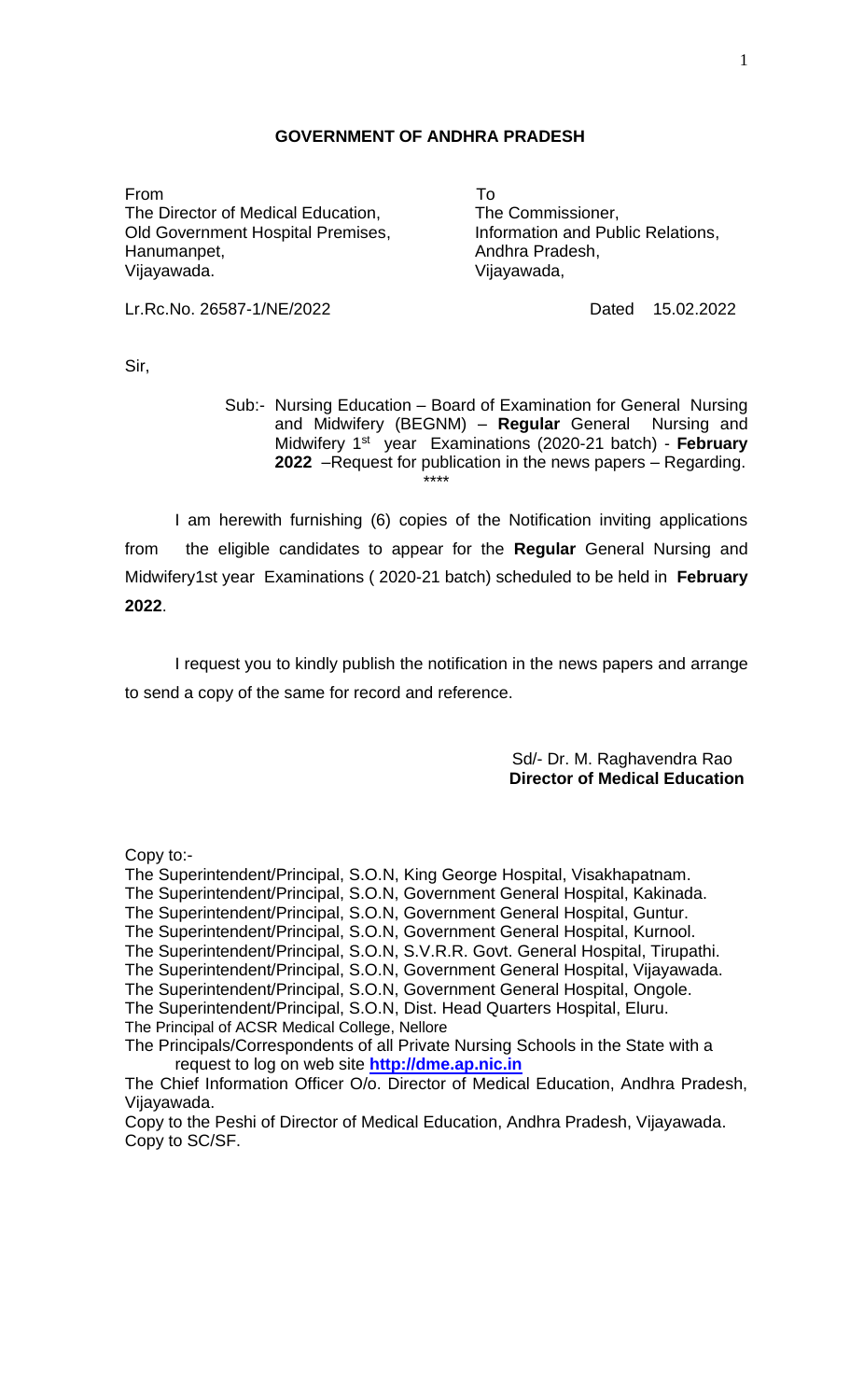### **OFFFICE OF THE DIRECTOR OF MEDICAL EDUCATION: A.P, VIJAYAWADA**

Re.No:26587-1/NE/2022 Dt: 15-02-2022

Sir,

Sub:- Nursing Education – Board of Examination for General Nursing and Midwifery Examination (BEGNM) Regular General Nursing and Midwifery 1<sup>st</sup> year (2020-21 batch), February, 2022 -Notification-Publication – Regarding.

The General Nursing and Midwifery Regular 1<sup>st</sup> year Examinations (2020-21 batch)will be held in the month of **February 2022**. The schedule of the examinations is herewith enclosed.

\*\*\*\*

The officers noted in the address entry are requested to take necessary action as per the instructions contained therein.

Further the officers are requested to send the theory answer booklets and Practical answer papers after completion of all the practical examinations to the office of the Director of Medical Education in person /by hand. The answer booklets need to be packed tightly with brown paper stitched with cloth sealed and to be sent to this office. After completion of all practical exams, the practical answer papers of all subjects to be send to the office by hand.

# **Important Note : NR-I old regulations students are not eligible to appear for GNM exams from now onwards.**

 Sd/- Dr. M. Raghavendra Rao  **Director of Medical Education**

The Superintendent/Principal, School of Nursing, King George Hospital, Visakhapatnam.

The Superintendent/Principal, School of Nursing, Government General Hospital,Kakinada.

The Superintendent/Principal, School of Nursing, Government General Hospital, Guntur.

The Superintendent/Principal, School of Nursing, Government General Hospital, Kurnool.

The Superintendent/Principal, School of Nursing, S.V.R.R. Govt. General Hospital, Tirupathi.

The Superintendent/Principal, School of Nursing, Government General Hospital, Vijayawada.

The Superintendent/Principal, School of Nursing, Government General Hospital, **Ongole** 

The Superintendent/Principal, School of Nursing, Government General Hospital, Kadapa.

The Superintendent/ Principal, School of Nursing, Dist. Head Quarters hospital, Eluru

The Principal, Government Medical College, Ananthapuramu.

The ACSR Government Medical College,Nellore

The Principals/Correspondents of all Private Nursing Schools in the State with a request to log on web site **[http://dme.ap.nic.in](http://dme.ap.nic.in/)** to check the details.

Copy to the Peshi of Director of Medical Education, Andhra Pradesh, Vijayawada. Copy to the Chief Information Officer, O/o Director of Medical Education, A.P Vijayawada with a request to upload the Examination notification in the official DME website

Copy to SC/SF.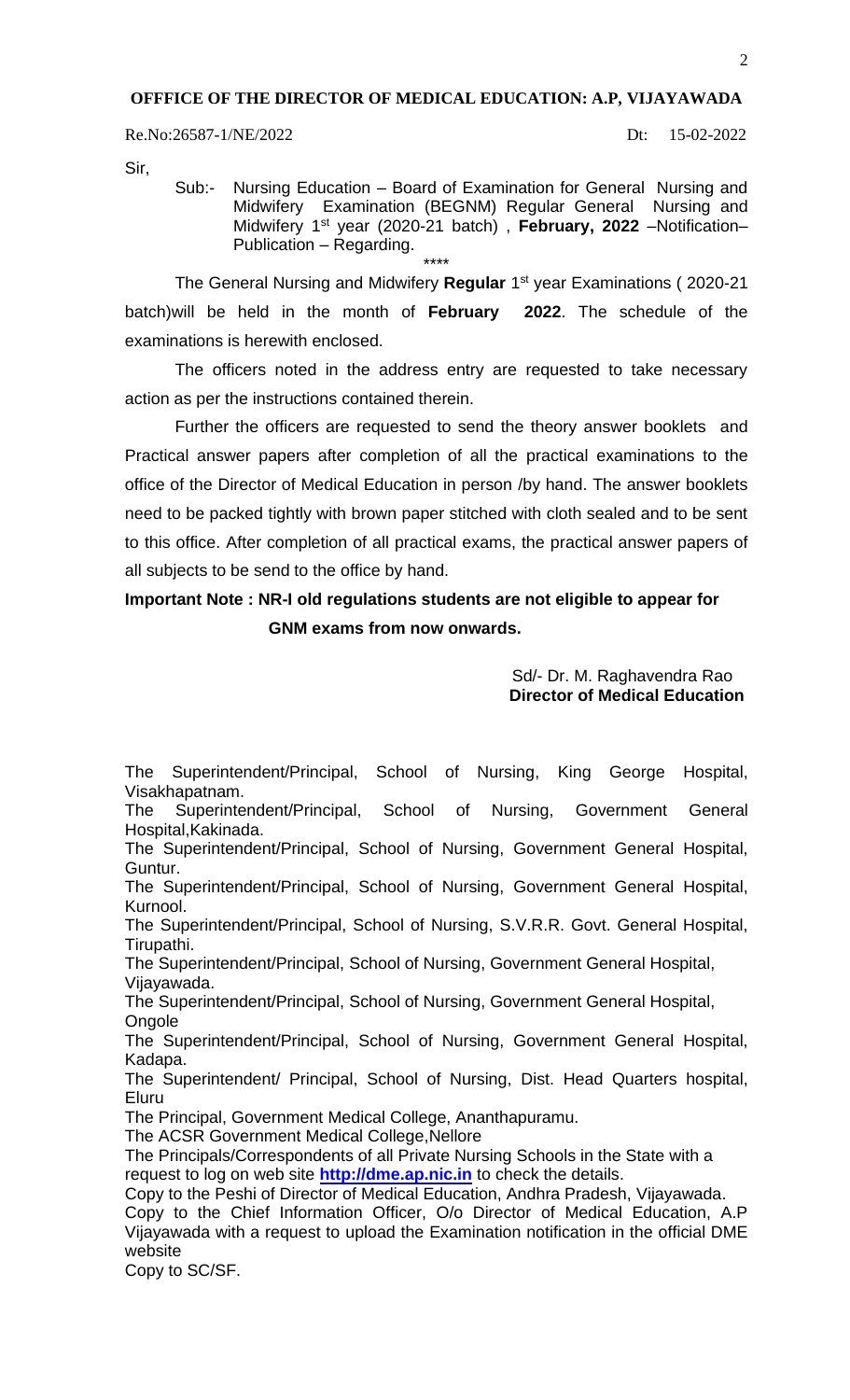# **Press Note**

All the public/Superintendents/ Principals of Govt & Private Schools of Nursing are informed that the General Nursing  $\&$  Midwifery 1<sup>st</sup> year Examination Notification February 2022 (2020-21 batch) has been issued for Government and Private GNM Institutions in Andhra Pradesh State are scheduled from **03-03-2021 to 10-03-2022**. For further details related to examination dates and instructions please visit Director of Medical Education official website i.e., **[http://dme.ap.nic.in.](http://dme.ap.nic.in/)**

> Sd/- Dr. M. Raghavendra Rao  **Director of Medical Education**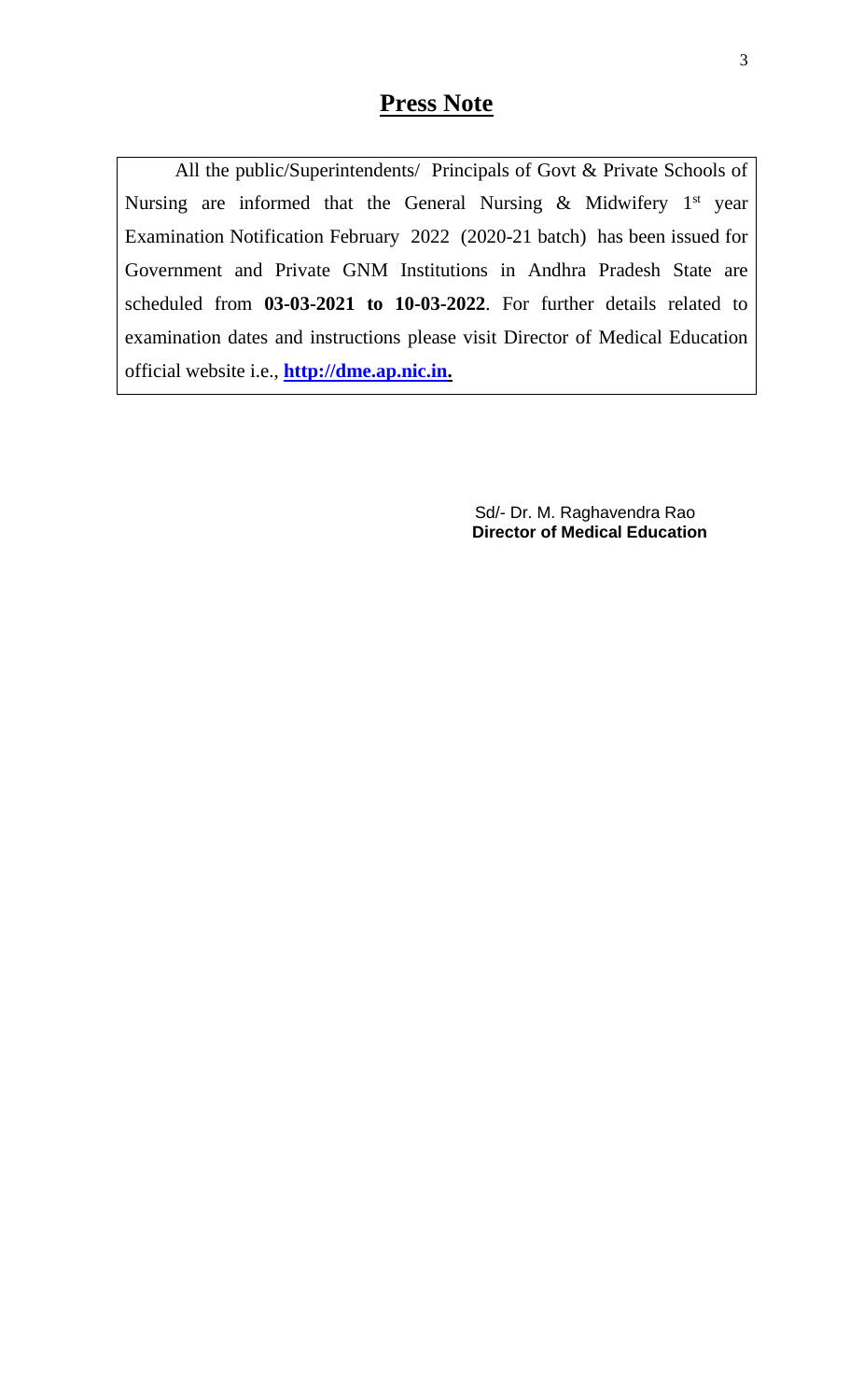## **I YEAR THEORY EXAMINATIONS, February, 2022 ( 2020-21 batch)**

| Date of<br>Examination | Time          | <b>Subject (New Regulations)</b><br><b>***Revised Syllabus</b> |
|------------------------|---------------|----------------------------------------------------------------|
| <b>PAPER-1</b>         | 09.00 A.M. to | <b>Bio Sciences</b>                                            |
| 03.03.2022             | 12.00 Noon    | - Anatomy & Physiology                                         |
| (Thursday)             |               | - Microbiology                                                 |
| <b>PAPER-II</b>        | $-do-$        | <b>Behavioral Sciences</b>                                     |
| 04.03.2022             |               | - Psychology                                                   |
| (Friday)               |               | - Sociology                                                    |
| <b>PAPER-III</b>       | -do-          | <b>Foundation of Nursing</b>                                   |
| 05.03.2022             |               | - Fundamental of Nursing                                       |
| (Saturday)             |               | - First Aid                                                    |
| <b>PAPER–IV</b>        | -do-          | <b>Community Health Nursing-I</b>                              |
| 07.03.2022             |               | - CHN-I                                                        |
| (Monday)               |               | - Environmental Hygiene,                                       |
|                        |               | - Health Education & communication                             |
|                        |               | skills                                                         |
|                        |               | - Nutrition                                                    |

## **PRACTICAL EXAMINATIONS – February, 2022**

| <b>Foundation of Nursing</b> | <b>YEAR</b> | 08-03-2022<br>īΟ<br>10-03-2022 | 9-00 A.M to 5-00 P.M |
|------------------------------|-------------|--------------------------------|----------------------|
|------------------------------|-------------|--------------------------------|----------------------|

- **Note 1 : - Question papers for 1st year subjects are set as per the new regulations revised syllabus. Hence all the students who are appearing for 1st year should follow the new syllabus for theory & practical examinations.**
- **Note 2: Plan and conduct the practical examinations as per the number of candidates appearing for Practical Examinations from 08-03-2022 to 10-03-2022.**

The Superintendents of concerned Teaching Hospitals are informed to make arrangements to send the Principals of the Government Schools of Nursing concerned to collect Examination Material and Hall tickets on 28-02-2022

The Superintendents of the General Nursing and Midwifery Examination Centers are requested to send the Answer Scripts of Theory papers along with the **first copy of attendance** sheets after completion of all the Theory Examinations to the office of the Director of Medical Education in person/ by hand on **11-03-2022**. The answer booklets need to be packed tightly with brown paper stitched with cloth sealed and to be sent to this office without fail and practical answer scripts along with marks sheets and attendance sheets on or before **11-03-2022** without fail with proper sealing by hand. The Superintendent/ Director of the General Nursing and Midwifery examination centers are informed that He / She should super scribe the register numbers of the answer scripts packed in the bundles. Any deviations in the submission of Answer scripts will be viewed seriously.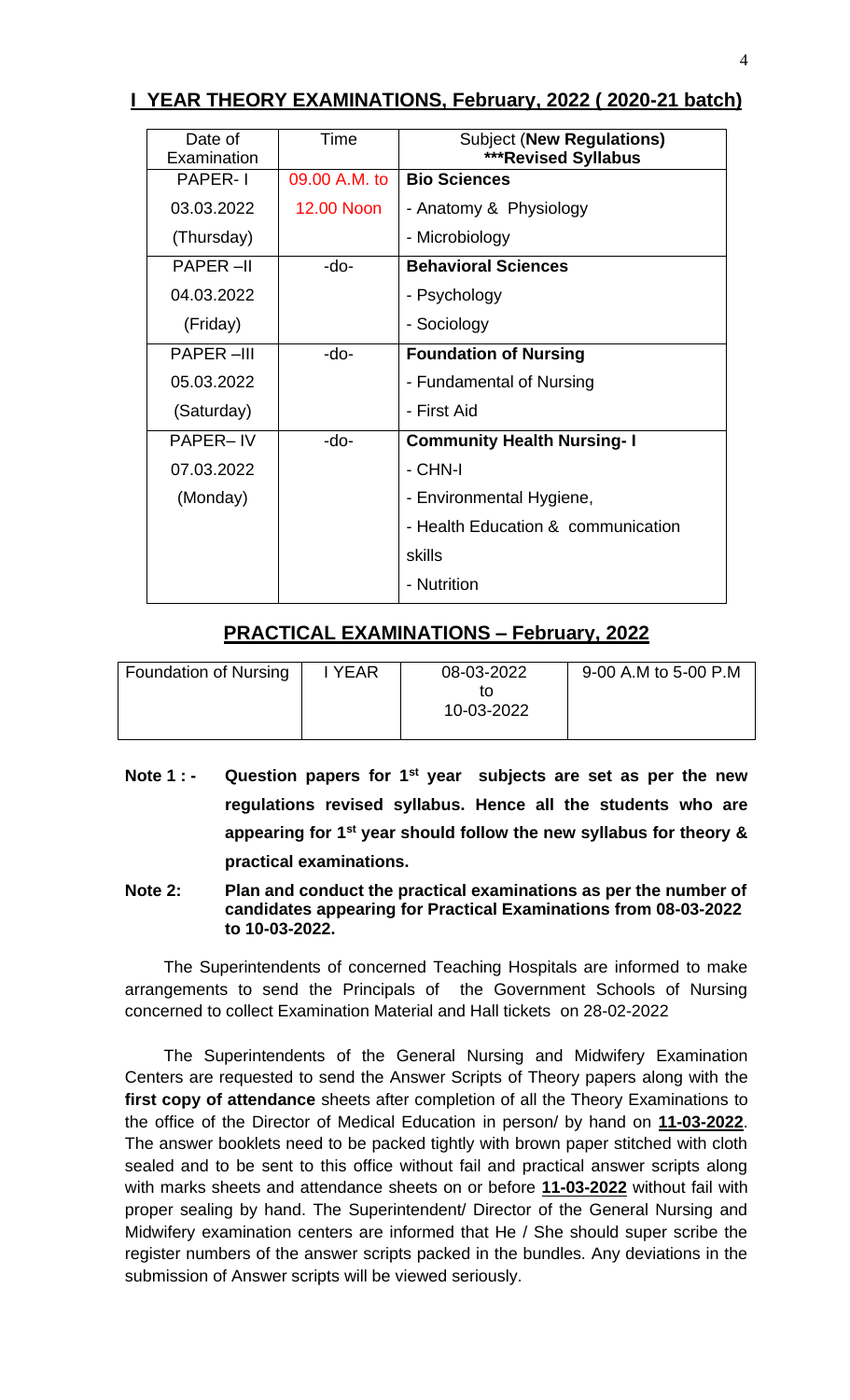The Superintendents of the General Nursing and Midwifery Examinations centers are requested to submit the record of **second copy of attendance** (Subject wise) in separate cover in original of all the students who appeared General Nursing and Midwifery Regular Examinations, February,2022 otherwise the Answer Scripts will not be received without original record of attendance.

Further, they are informed that the Hall tickets for the eligible candidates to appear for the examinations will be uploaded in the Director of Medical Education official website. Hence, they have to download the Hall tickets and affix the same photograph which was already affixed in the examination application form and signed by the Principal across the photograph and the same may be issued to the candidate. The schedule for downloading the Hall tickets will be intimated later through website.

> Sd/- Dr. M. Raghavendra Rao  **Director of Medical Education**

### **Note:- Important instructions in Annexure**  To

All the Principals of Govt. Schools of Nursing in the A.P. state through DME web site. All the Superintendents of teaching Hospital in the A.P. state through DME web site. Copy to the Principals of Government Medical Colleges of Ananthapuram, Nellore & Kadapa

**Copy to the All the Correspondents / Principals of Private Schools of Nursing in the A.P. State with a request to l**og on web site **[http://dme.ap.nic.in](http://dme.ap.nic.in/)** Copy to the stock file.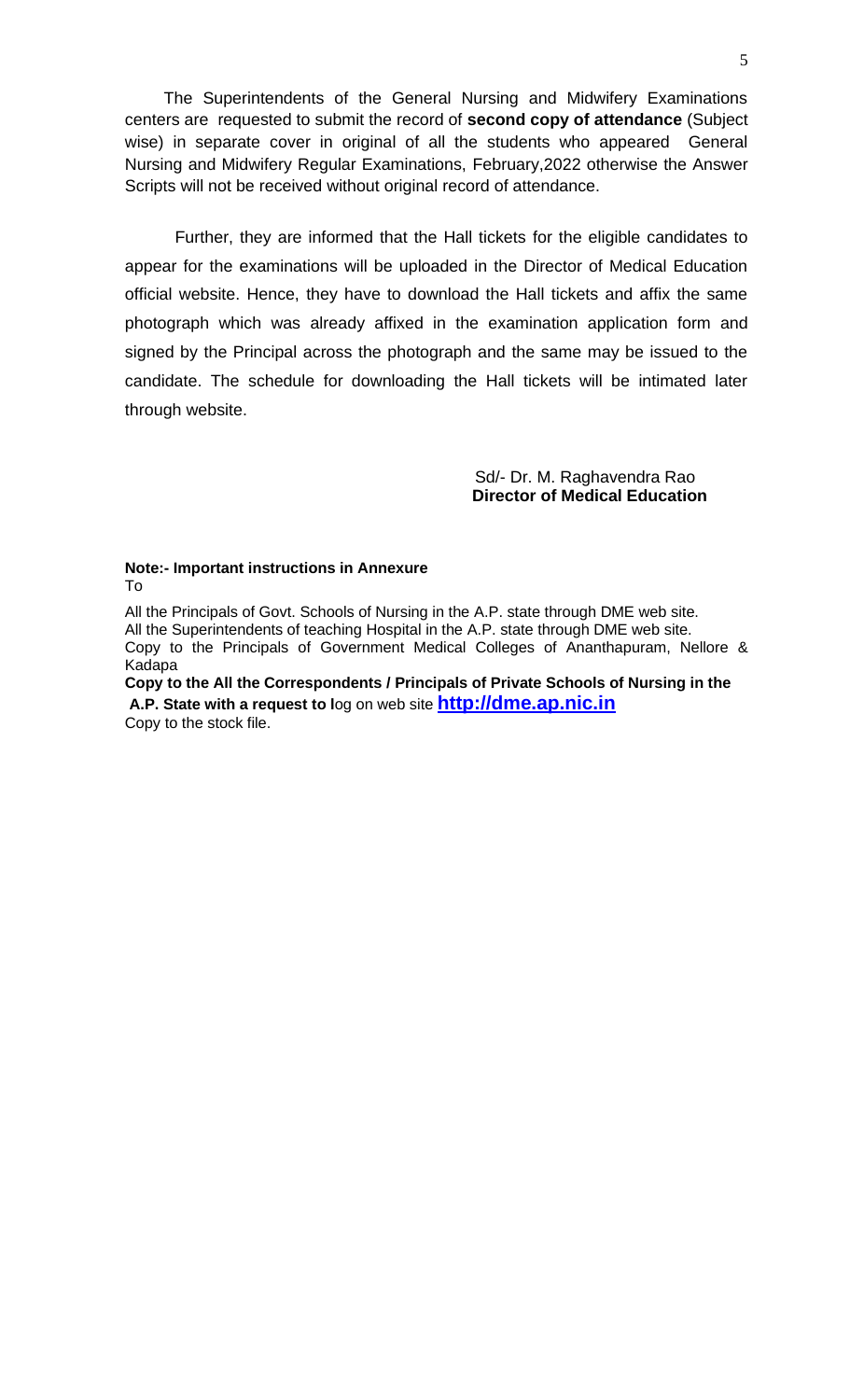### **NOTIFICATION**

#### **The Regular Examinations for General Nursing and Midwifery to the Eligible Nursing Students in 1st year Regular 2020-21 batch under New Regulations in Theory and Practicals are scheduled to be held in the month of February/March, 2022.**

| S.No.          | Inst.<br>Code. | Institution                                                             | Centre                                |
|----------------|----------------|-------------------------------------------------------------------------|---------------------------------------|
| 1              | 06004          | Aswini School of Nursing, Guntur                                        | GOVERNMENT GENERAL HOSPITAL, GUNTUR   |
| $\overline{2}$ | 06008          | Chandra School of Nursing, Guntur                                       | GOVERNMENT GENERAL HOSPITAL, GUNTUR   |
| 3              | 06010          | Dr.Paul Raj School of Nursing, Tenali                                   | GOVERNMENT GENERAL HOSPITAL, GUNTUR   |
| $\overline{4}$ | 06011          | Florence Nightingale School of Nursing,<br>Tenali                       | GOVERNMENT GENERAL HOSPITAL, GUNTUR   |
| 5              | 06013          | Emmi School of Nursing, Deenapur,<br>Phirangipuram, Guntur Dist         | GOVERNMENT GENERAL HOSPITAL, GUNTUR   |
| 6              | 06015          | Kavuri Subba Rao School of Nursing, Guntur                              | GOVERNMENT GENERAL HOSPITAL, GUNTUR   |
| $\overline{7}$ | 06017          | Kugler School of Nursing, Guntur                                        | GOVERNMENT GENERAL HOSPITAL, GUNTUR   |
| 8              | 06018          | M.P.R.Memorial School of Nursing, Nadikude                              | GOVERNMENT GENERAL HOSPITAL, GUNTUR   |
| 9              | 06020          | Madhuri School of Nursing, Guntur                                       | GOVERNMENT GENERAL HOSPITAL, GUNTUR   |
| 10             | 06021          | Mamatha School of Nursing, Tenali                                       | GOVERNMENT GENERAL HOSPITAL, GUNTUR   |
| 11             | 06023          | Mother Care School of Nursing, Guntur                                   | GOVERNMENT GENERAL HOSPITAL, GUNTUR   |
| 12             | 06025          | NRI School of Nursing, Chinakakani, Guntur                              | GOVERNMENT GENERAL HOSPITAL, GUNTUR   |
| 13             | 06027          | P.N.C. & K.R. School of Nursing, Narasarao<br>Pet                       | GOVERNMENT GENERAL HOSPITAL, GUNTUR   |
| 14             | 06029          | S.A.E.B. School of Nursing, Nidubrolu                                   | GOVERNMENT GENERAL HOSPITAL, GUNTUR   |
| 15             | 06030          | Sai Nightingale School of Nursing, Macherla                             | GOVERNMENT GENERAL HOSPITAL, GUNTUR   |
| 16             | 06031          | Satya School of Nursing, Guntur                                         | GOVERNMENT GENERAL HOSPITAL, GUNTUR   |
| 17             | 06032          | School of Nursing G.G.H, Guntur                                         | GOVERNMENT GENERAL HOSPITAL, GUNTUR   |
| 18             | 06033          | SIMS School of Nursing, Guntur                                          | GOVERNMENT GENERAL HOSPITAL, GUNTUR   |
| 19             | 06034          | Sravya School of Nursing, Nidubrolu, Guntur                             | GOVERNMENT GENERAL HOSPITAL, GUNTUR   |
| 20             | 06037          | Sri Lakshmi School of Nursing, Chilakaluripet                           | GOVERNMENT GENERAL HOSPITAL, GUNTUR   |
| 21             | 06038          | Sri Sai School of Nursing, Guntur                                       | GOVERNMENT GENERAL HOSPITAL, GUNTUR   |
| 22             | 06041          | Sruthi School of Nursing, Cherukupalli, Guntur                          | GOVERNMENT GENERAL HOSPITAL, GUNTUR   |
| 23             | 06042          | St. Joseph School of Nursing, Guntur                                    | GOVERNMENT GENERAL HOSPITAL, GUNTUR   |
| 24             | 06043          | Suseela School of Nursing, Bapatla, Guntur                              | GOVERNMENT GENERAL HOSPITAL, GUNTUR   |
| 25             | 06044          | Swamy School of Nursing, Guntur                                         | GOVERNMENT GENERAL HOSPITAL, GUNTUR   |
| 26             | 06045          | The College of Medical Technology School of<br>Nursing, Ongole          | GOVERNMENT GENERAL HOSPITAL, GUNTUR   |
| 27             | 06046          | Vijaya School of Nursing, Guntur                                        | GOVERNMENT GENERAL HOSPITAL, GUNTUR   |
| 28             | 06047          | AMG Dr.Satyavedam School of Nursing,<br>Chilakaluripet, Guntur Dist     | GOVERNMENT GENERAL HOSPITAL, GUNTUR   |
| 29             | 06050          | Sri Rama Bhadra School of Nursing, Bapatla                              | GOVERNMENT GENERAL HOSPITAL, GUNTUR   |
| 30             | 06051          | Krishnaveni School of Nursing, Narasaraopet,<br><b>Guntur Dist</b>      | GOVERNMENT GENERAL HOSPITAL, GUNTUR   |
| 31             | 06053          | Dr.Anji Reddy School of Nursing, Piduguralla,<br><b>Guntur District</b> | GOVERNMENT GENERAL HOSPITAL, GUNTUR   |
| 32             | 06054          | Sri Venkateswara School of Nursing,<br>Kollipara, Guntur                | GOVERNMENT GENERAL HOSPITAL, GUNTUR   |
| 33             | 06055          | Sri Venkateswara School of Nursing,<br>Bharatpet, Guntur                | GOVERNMENT GENERAL HOSPITAL, GUNTUR   |
| 34             | 06056          | Sri Sai Bhavani School of Nursing, Bradipet,<br>Guntur                  | GOVERNMENT GENERAL HOSPITAL, GUNTUR   |
| 35             | 06057          | K.C Reddy School of Nursing, Guntur                                     | GOVERNMENT GENERAL HOSPITAL, GUNTUR   |
| 36             | 06058          | Jeevana Jyothi School of Nursing, Tenali,<br><b>Guntur District</b>     | GOVERNMENT GENERAL HOSPITAL, GUNTUR   |
| 37             | 06059          | Tanvi School of Nursing, Piduguralla, Guntur<br><b>District</b>         | GOVERNMENT GENERAL HOSPITAL, GUNTUR   |
| 38             | 06060          | Veda School of Nursing, Sattenapalli, Guntur<br><b>District</b>         | GOVERNMENT GENERAL HOSPITAL, GUNTUR   |
| 39             | 06061          | SS&N School of Nursing, Narasaraopet,<br><b>Guntur District</b>         | GOVERNMENT GENERAL HOSPITAL, GUNTUR   |
| 40             | 06062          | Amar School of Nursing, Amarvthi Road,<br><b>Guntur District</b>        | GOVERNMENT GENERAL HOSPITAL, GUNTUR   |
| 41             | 07001          | Aditya School of Nursing, Kakinada                                      | GOVERNMENT GENERAL HOSPITAL, KAKINADA |
| 42             | 07002          | Bharath School of Nursing, Dowleswaram                                  | GOVERNMENT GENERAL HOSPITAL, KAKINADA |
| 43             | 07003          | Sai Sadguru School of Nursing, Mallina<br>Nagar, Rajahmundry            | GOVERNMENT GENERAL HOSPITAL, KAKINADA |
| 44             | 07004          | Florence Nightingale School of Nursing,<br>Kakinada                     | GOVERNMENT GENERAL HOSPITAL, KAKINADA |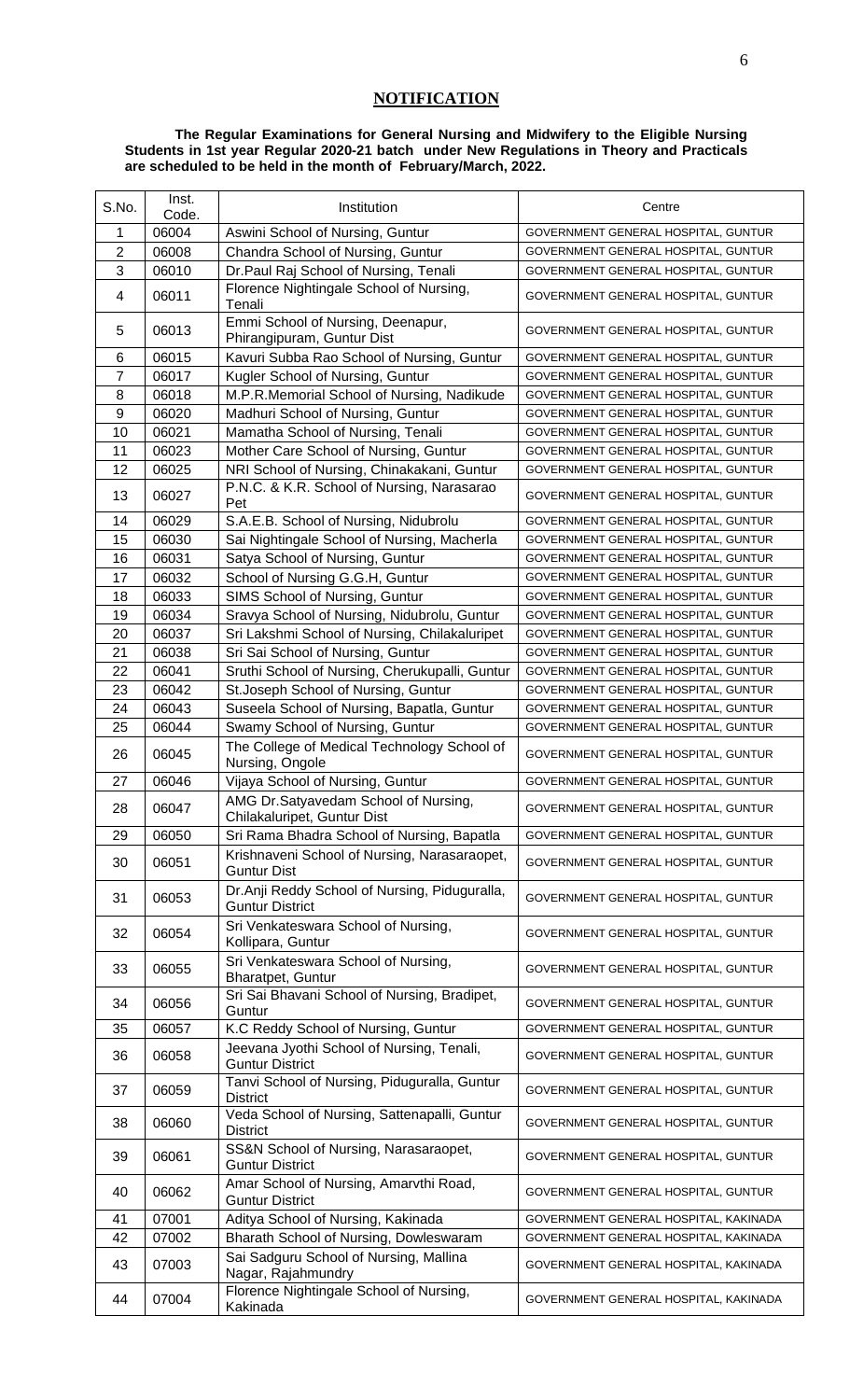| 45       | 07005          | Sara School of Nursing, Kakinada                                                     | GOVERNMENT GENERAL HOSPITAL, KAKINADA                                          |
|----------|----------------|--------------------------------------------------------------------------------------|--------------------------------------------------------------------------------|
| 46       | 07006          | G.T.R School of Nursing, Vaidya Nagar,<br>Kakinada                                   | GOVERNMENT GENERAL HOSPITAL, KAKINADA                                          |
| 47       | 07007          | GBR School of Nursing, Anaparthi                                                     | GOVERNMENT GENERAL HOSPITAL, KAKINADA                                          |
| 48       | 07008          | GSL School of Nursing, Venkatapuram,<br>Rajanagaram(M)                               | GOVERNMENT GENERAL HOSPITAL, KAKINADA                                          |
| 49       | 07009          | Haritha School of Nursing, Kakinada                                                  | GOVERNMENT GENERAL HOSPITAL, KAKINADA                                          |
| 50       | 07010          | Janapriya School of Nursing, Kakinada                                                | GOVERNMENT GENERAL HOSPITAL, KAKINADA                                          |
| 51       | 07012          | Karuna School of Nursing, Kakinada                                                   | GOVERNMENT GENERAL HOSPITAL, KAKINADA                                          |
| 52       | 07013          | Kasturba School of Nursing, Rajahmundry                                              | GOVERNMENT GENERAL HOSPITAL, KAKINADA                                          |
| 53       | 07014          | KIMS School of Nursing, Amalapuram,                                                  | GOVERNMENT GENERAL HOSPITAL, KAKINADA                                          |
| 54       | 07015          | Konaseema School of Nursing, Amalapuram                                              | GOVERNMENT GENERAL HOSPITAL, KAKINADA                                          |
| 55       | 07016          | Mother Theresa School of Nursing, Kakinada                                           | GOVERNMENT GENERAL HOSPITAL, KAKINADA                                          |
| 56       | 07017          | Priyadarshini School of Nursing, Rajahmundry                                         | GOVERNMENT GENERAL HOSPITAL, KAKINADA                                          |
| 57       | 07018          | R.K.School of Nursing, Kakinada                                                      | GOVERNMENT GENERAL HOSPITAL, KAKINADA                                          |
| 58       | 07019          | Raghava School of Nursing, Kakinada                                                  | GOVERNMENT GENERAL HOSPITAL, KAKINADA                                          |
| 59       | 07020          | Sai School of Nursing, Rajahmundry                                                   | GOVERNMENT GENERAL HOSPITAL, KAKINADA                                          |
| 60       | 07021          | Saraswathi School of Nursing, Kakinada                                               | GOVERNMENT GENERAL HOSPITAL, KAKINADA                                          |
| 61       | 07022          | School of Nursing G.G.H, Kakinada                                                    | GOVERNMENT GENERAL HOSPITAL, KAKINADA                                          |
| 62       | 07023<br>07025 | Siva Sai School of Nursing, Kakinada.<br>Sri Ram School of Nursing, Kakinada         | GOVERNMENT GENERAL HOSPITAL, KAKINADA                                          |
| 63<br>64 | 07027          | St. Marys School of Nursing, Kovvur                                                  | GOVERNMENT GENERAL HOSPITAL, KAKINADA                                          |
| 65       | 07028          |                                                                                      | GOVERNMENT GENERAL HOSPITAL, KAKINADA                                          |
| 66       | 07029          | Sudha School of Nursing, Kakinada                                                    | GOVERNMENT GENERAL HOSPITAL, KAKINADA<br>GOVERNMENT GENERAL HOSPITAL, KAKINADA |
| 67       | 07030          | Sujatha School of Nursing, Dowleswaram<br>Supriya School of Nursing, Kakinada        | GOVERNMENT GENERAL HOSPITAL, KAKINADA                                          |
| 68       | 07031          | Swatantra School of Nursing, Rajahmundry                                             | GOVERNMENT GENERAL HOSPITAL, KAKINADA                                          |
| 69       | 07032          | Viswa Sai School of Nursing, Kovvur                                                  | GOVERNMENT GENERAL HOSPITAL, KAKINADA                                          |
| 70       | 07033          | Sri Y.V.S & Sri B.R.M School of Nursing,<br>Mukteswaram                              | GOVERNMENT GENERAL HOSPITAL, KAKINADA                                          |
| 71       | 07034          | Yashoda School of Nursing, Kakinada                                                  | GOVERNMENT GENERAL HOSPITAL, KAKINADA                                          |
|          |                | Ravi Varma School of Nursing,                                                        |                                                                                |
| 72<br>73 | 07037<br>07038 | Mummidivaram<br>Santhi School of Nursing, Kakinada                                   | GOVERNMENT GENERAL HOSPITAL, KAKINADA<br>GOVERNMENT GENERAL HOSPITAL, KAKINADA |
| 74       | 07039          | Siddartha School of Nursing, Kakinada                                                | GOVERNMENT GENERAL HOSPITAL, KAKINADA                                          |
| 75       | 07040          | Lavanya School of Nursing, Kakinada                                                  | GOVERNMENT GENERAL HOSPITAL, KAKINADA                                          |
| 76       | 07041          | S.S.V School of Nursing, Rajahmundry                                                 | GOVERNMENT GENERAL HOSPITAL, KAKINADA                                          |
| 77       | 07042          | School of Nursing Christian Medical Centre,<br>Pithapuram, East Godavari Dist.       | GOVERNMENT GENERAL HOSPITAL, KAKINADA                                          |
| 78       | 07043          | Royal School of Nursing, Chollangi, Kakinada                                         | GOVERNMENT GENERAL HOSPITAL, KAKINADA                                          |
| 79       | 07044          | Venkatesa School of Nursing, Mandapeta,                                              | GOVERNMENT GENERAL HOSPITAL, KAKINADA                                          |
| 80       | 07045          | <b>East Godavari District</b><br>Sri Lakshmi Gayatri School of Nursing,              | GOVERNMENT GENERAL HOSPITAL, KAKINADA                                          |
| 81       | 07046          | Kakinada<br>Varahi School of Nursing, Kakinada                                       | GOVERNMENT GENERAL HOSPITAL, KAKINADA                                          |
| 82       | 07047          | Global School of Nursing, Kakinada                                                   | GOVERNMENT GENERAL HOSPITAL, KAKINADA                                          |
|          |                | Dr.B.R. Ambedkar School of Nursing,                                                  |                                                                                |
| 83       | 07048          | Rajahmundry                                                                          | GOVERNMENT GENERAL HOSPITAL, KAKINADA                                          |
| 84       | 07049          | National School of Nursing, Gandhi nagar,<br>Kakinada                                | GOVERNMENT GENERAL HOSPITAL, KAKINADA                                          |
| 85       | 07050          | Sri Surya School of Nursing, Rajahmundry,<br>East Godavari District                  | GOVERNMENT GENERAL HOSPITAL, KAKINADA                                          |
| 86       | 07051          | Shashi School of Nursing, Kakinada, East<br>Godavari District                        | GOVERNMENT GENERAL HOSPITAL, KAKINADA                                          |
| 87       | 07052          | Sarada School of Nursing, Mandapeta, East<br>Godavari District                       | GOVERNMENT GENERAL HOSPITAL, KAKINADA                                          |
| 88       | 07053          | Satya Sri School of Nursing,<br>Jagannadhapuram, Kakinada                            | GOVERNMENT GENERAL HOSPITAL, KAKINADA                                          |
| 89       | 07054          | Emmanuel School of Nursing, Santhi Nagar,<br>Kakinada                                | GOVERNMENT GENERAL HOSPITAL, KAKINADA                                          |
| 90       | 07055          | Prasanthi School of Nursing, Torreddu,<br>Rajamahendravaram, East Godavari District  | GOVERNMENT GENERAL HOSPITAL, KAKINADA                                          |
| 91       | 07056          | Sree Deepthi School of Nursing, Malkipuram,<br>East Godavari District                | GOVERNMENT GENERAL HOSPITAL, KAKINADA                                          |
| 92       | 07057          | Swamy School of Nursing, Indrapalem,<br>Kakinada                                     | GOVERNMENT GENERAL HOSPITAL, KAKINADA                                          |
| 93       | 07058          | Prasanthi School of Nursing, High School<br>Road, Prathipadu, East Godavari District | GOVERNMENT GENERAL HOSPITAL, KAKINADA                                          |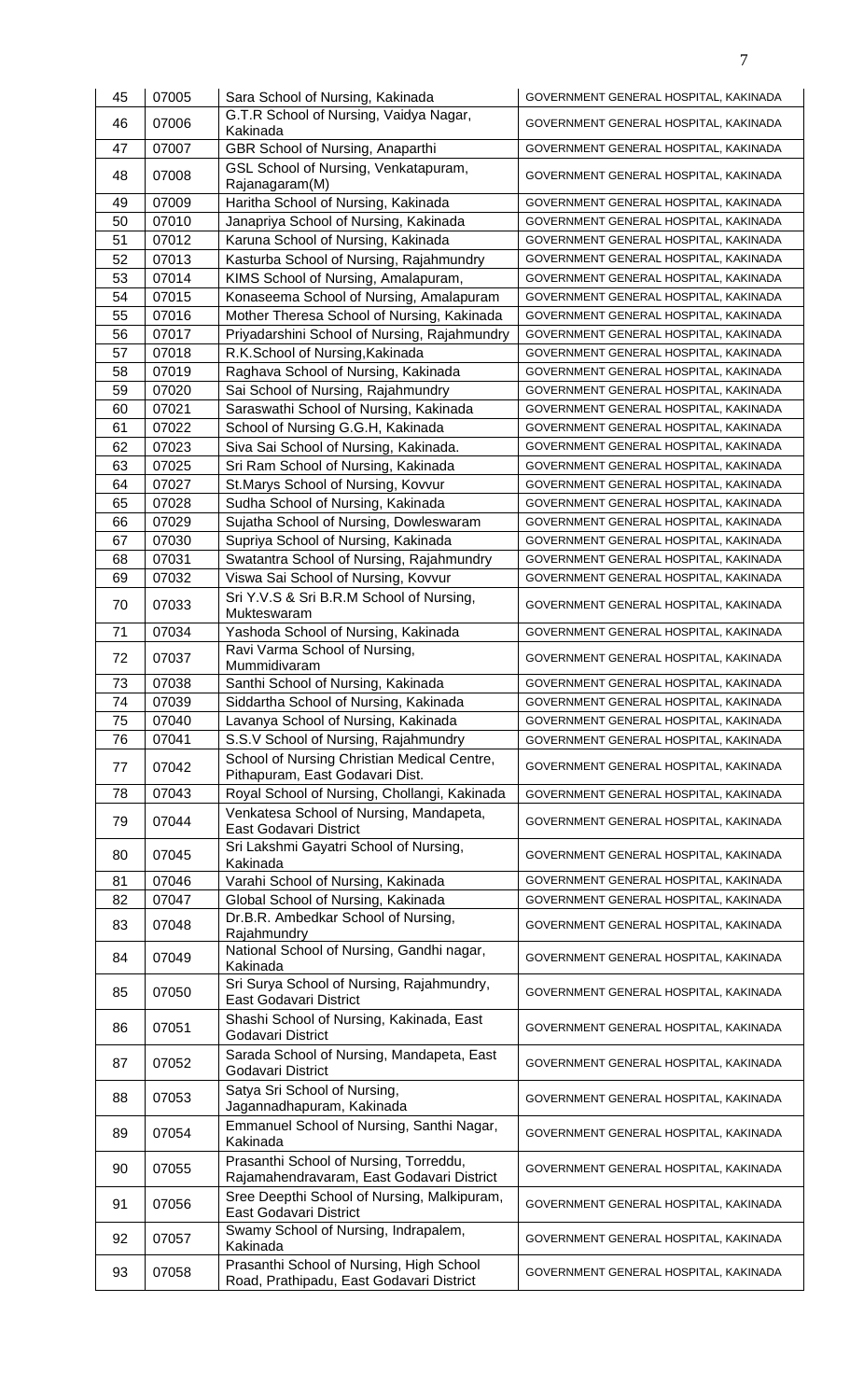| 94         | 07059          | Shashi School of Nursing, Kakinada, East<br>Godavari District                                              | GOVERNMENT GENERAL HOSPITAL, KAKINADA                                        |
|------------|----------------|------------------------------------------------------------------------------------------------------------|------------------------------------------------------------------------------|
| 95         | 07060          | Ennoble School of Nursing, Narsipatnam,<br>Visakhapatnam District                                          | GOVERNMENT GENERAL HOSPITAL, KAKINADA                                        |
| 96         | 04001          | American School of Nursing, Ananthapur                                                                     | GOVERNMENT GENERAL HOSPITAL, KURNOOL                                         |
| 97         | 04003          | C.S.I.School of Nursing, Jammalamadugu                                                                     | GOVERNMENT GENERAL HOSPITAL, KURNOOL                                         |
| 98         | 04004          | Christian School of Nursing, Kurnool                                                                       | GOVERNMENT GENERAL HOSPITAL, KURNOOL                                         |
| 99         | 04005          | Crescent School of Nursing, Kadapa                                                                         | GOVERNMENT GENERAL HOSPITAL, KURNOOL                                         |
| 100        | 04006          | Divya School of Nursing, Ananthapur                                                                        | GOVERNMENT GENERAL HOSPITAL, KURNOOL                                         |
| 101        | 04007          | Dr.B.V. Syamala Rathnam School of Nursing,<br>Hindupur                                                     | GOVERNMENT GENERAL HOSPITAL, KURNOOL                                         |
| 102        | 04008          | Fathima School of Nursing, Kadapa                                                                          | GOVERNMENT GENERAL HOSPITAL, KURNOOL                                         |
|            |                |                                                                                                            |                                                                              |
| 103        | 04010          | Jeevan Jyothi School of Nursing, Ananthapur                                                                | GOVERNMENT GENERAL HOSPITAL, KURNOOL                                         |
| 104        | 04012          | Mass School of Nursing, Ananthapur                                                                         | GOVERNMENT GENERAL HOSPITAL, KURNOOL                                         |
| 105        | 04013          | Mother Theresa School of Nursing, Kurnool                                                                  | GOVERNMENT GENERAL HOSPITAL, KURNOOL                                         |
| 106        | 04014          | Mother Theresa School of Nursing, Cuddapah                                                                 | GOVERNMENT GENERAL HOSPITAL, KURNOOL                                         |
| 107        | 04015          | Nirmala School of Nursing, Ananthapur                                                                      | GOVERNMENT GENERAL HOSPITAL, KURNOOL                                         |
| 108        | 04017          | R.R.Christian School of Nursing, Nandyal                                                                   | GOVERNMENT GENERAL HOSPITAL, KURNOOL                                         |
| 109        | 04018          | Ratna School of Nursing, Kurnool                                                                           | GOVERNMENT GENERAL HOSPITAL, KURNOOL                                         |
| 110        | 04019          | Rayalaseema School of Nursing, Kurnool                                                                     | GOVERNMENT GENERAL HOSPITAL, KURNOOL                                         |
| 111        | 04020          | RDT School of Nursing, Ananthapur                                                                          | GOVERNMENT GENERAL HOSPITAL, KURNOOL                                         |
| 112        | 04021          | Sai Vasanthi School of Nursing, Cuddapah                                                                   | GOVERNMENT GENERAL HOSPITAL, KURNOOL                                         |
|            |                |                                                                                                            |                                                                              |
| 113        | 04022          | Samatha School of Nursing, Proddutur                                                                       | GOVERNMENT GENERAL HOSPITAL, KURNOOL                                         |
| 114        | 04023          | Satyabhama School of Nursing, Cuddapah                                                                     | GOVERNMENT GENERAL HOSPITAL, KURNOOL                                         |
| 115        | 04024          | School of Nursing G.G.H, Kurnool                                                                           | GOVERNMENT GENERAL HOSPITAL, KURNOOL                                         |
| 116        | 04025          | Sri Adisiva Sadguru Alli Saheb Sivaryula<br>School of Nursing, Guntakal                                    | GOVERNMENT GENERAL HOSPITAL, KURNOOL                                         |
| 117        | 04026          | Sri Harsha School of Nursing, Nandyal                                                                      | GOVERNMENT GENERAL HOSPITAL, KURNOOL                                         |
| 118        | 04027          | Sri Laxmi Venkateswara School of Nursing,<br>Hindupur                                                      | GOVERNMENT GENERAL HOSPITAL, KURNOOL                                         |
| 119        | 04028          | Sri Padmavathi School of Nursing, Guntakal                                                                 | GOVERNMENT GENERAL HOSPITAL, KURNOOL                                         |
|            |                | Sri Padmavathi School of Nursing, Balaji                                                                   |                                                                              |
| 120<br>121 | 04029<br>04030 | Nagar, Kadapa<br>Sri Ramya Sai School of Nursing, Guntakal                                                 | GOVERNMENT GENERAL HOSPITAL, KURNOOL<br>GOVERNMENT GENERAL HOSPITAL, KURNOOL |
| 122        | 04031          | Sri Saptha Jyothi School of Nursing, Guntakal                                                              | GOVERNMENT GENERAL HOSPITAL, KURNOOL                                         |
| 123        | 04032          | Sri Uma Maheswara School of Nursing,<br>Kurnool                                                            | GOVERNMENT GENERAL HOSPITAL, KURNOOL                                         |
| 124        | 04033          | Vani School of Nursing, Cuddapah                                                                           | GOVERNMENT GENERAL HOSPITAL, KURNOOL                                         |
| 125        | 04036          | Vimala School of Nursing, Ananthapur                                                                       | GOVERNMENT GENERAL HOSPITAL, KURNOOL                                         |
| 126        | 04037          | Viswa Bharathi School of Nursing, Kurnool                                                                  | GOVERNMENT GENERAL HOSPITAL, KURNOOL                                         |
|            |                |                                                                                                            |                                                                              |
| 127        | 04038          | Viswa Vani School of Nursing, Kurnool                                                                      | GOVERNMENT GENERAL HOSPITAL, KURNOOL                                         |
| 128        | 04039          | Sri Sai School of Nursing, Ananthapur                                                                      | GOVERNMENT GENERAL HOSPITAL, KURNOOL                                         |
| 129        | 04040          | Padmavathi School of Nursing, Chummunipet,<br>Kadapa                                                       | GOVERNMENT GENERAL HOSPITAL, KURNOOL                                         |
| 130        | 04041          | Bhargavi School of Nursing, Maddur Nagar,<br>Kurnool                                                       | GOVERNMENT GENERAL HOSPITAL, KURNOOL                                         |
| 131        | 04042          | Sai Krupa School of Nursing, Akkapally,<br>Kadapa Dist                                                     | GOVERNMENT GENERAL HOSPITAL, KURNOOL                                         |
| 132        | 04043          | Varalaxmi School of Nursing, Kadapa,<br>Kadapa Dist.                                                       | GOVERNMENT GENERAL HOSPITAL, KURNOOL                                         |
| 133        | 04044          | Sri Lakshmi School of Nursing, Parthasarathi<br>Nagar, Kurnool                                             | GOVERNMENT GENERAL HOSPITAL, KURNOOL                                         |
| 134        | 04045          | Gowthami School of Nursing, Ravindra Nagar,<br>Kadapa                                                      | GOVERNMENT GENERAL HOSPITAL, KURNOOL                                         |
| 135        | 04046          | Priyanka School of Nursing, Nunevaripalli,<br>Rajampet Mandal, Kadapa District                             | GOVERNMENT GENERAL HOSPITAL, KURNOOL                                         |
| 136        | 04047          | National School of Nursing, Adoni, Kurnool<br><b>District</b>                                              | GOVERNMENT GENERAL HOSPITAL, KURNOOL                                         |
| 137        | 04048          | Mother Theresa School of Nursing,<br>Sankarapuram, Kadapa                                                  | GOVERNMENT GENERAL HOSPITAL, KURNOOL                                         |
| 138        | 04049          | J.D.School of Nursing, Simhapuri Colony,<br>Kadapa                                                         | GOVERNMENT GENERAL HOSPITAL, KURNOOL                                         |
| 139        | 04050          | Vijaya School of Nursing, Cooperative Colony,<br>Kadapa                                                    | GOVERNMENT GENERAL HOSPITAL, KURNOOL                                         |
|            |                |                                                                                                            |                                                                              |
| 140        | 04051          | Adithya School of Nursing, Jammalamadugu,<br>Kadapa Dist.                                                  | GOVERNMENT GENERAL HOSPITAL, KURNOOL                                         |
| 141<br>142 | 04052<br>04053 | M.S.R. School of Nursing, Bose Nagar,<br>Rayachoty, Kadapa District<br>K.P.K School of Nursing, Ananthapur | GOVERNMENT GENERAL HOSPITAL, KURNOOL<br>GOVERNMENT GENERAL HOSPITAL, KURNOOL |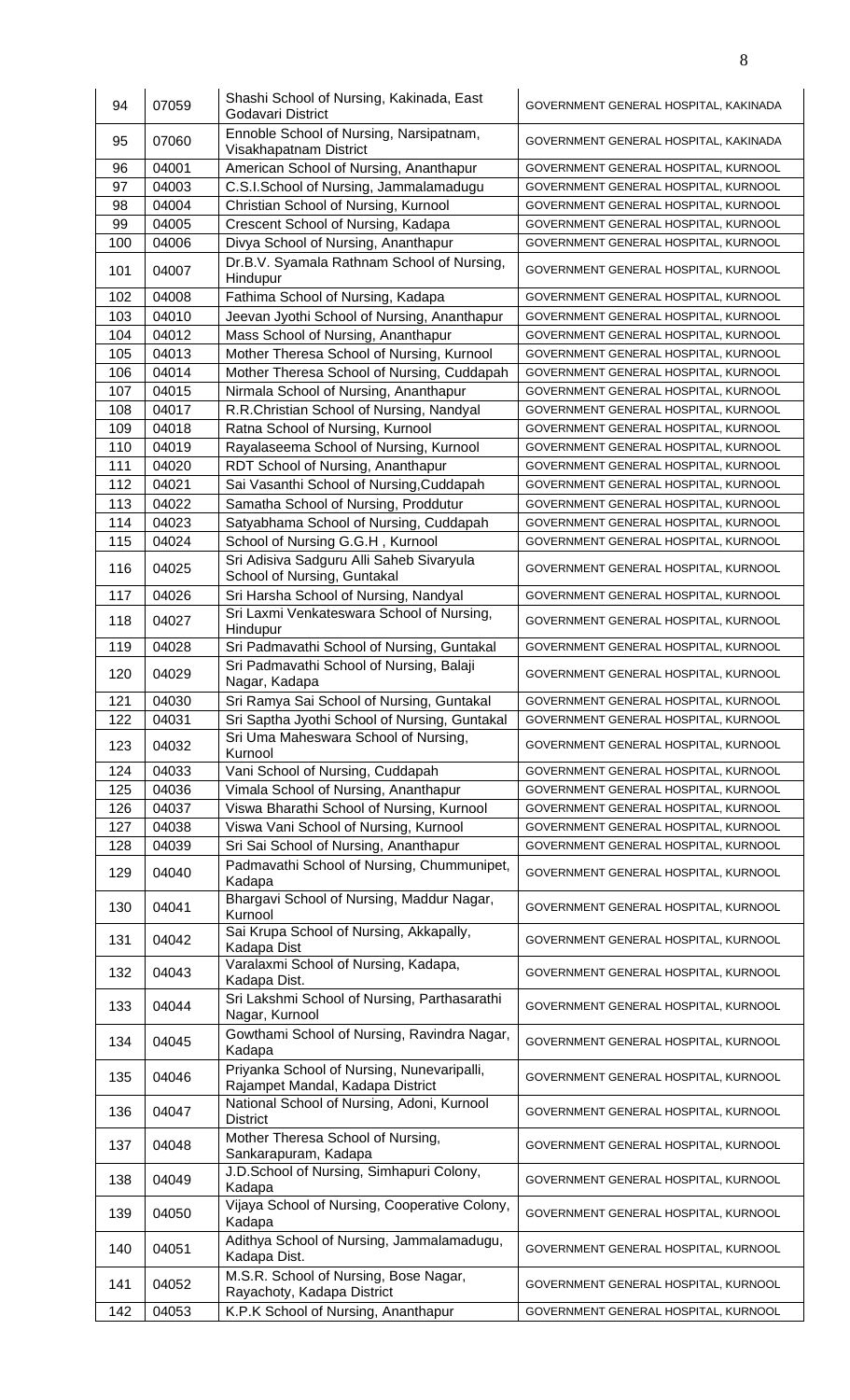| 143 | 04054 | Sri Sadhana School of Nursing, Proddatur,<br>Kadapa District                       | GOVERNMENT GENERAL HOSPITAL, KURNOOL              |
|-----|-------|------------------------------------------------------------------------------------|---------------------------------------------------|
| 144 | 04055 | Faith School of Nursing, R.K.Nagar,<br>Ananthapur                                  | GOVERNMENT GENERAL HOSPITAL, KURNOOL              |
| 145 | 04056 | Sri B Ayyavaru Reddy Memorial School of<br>Nursing, Mamillapalli (V), Y.S.R Kadapa | GOVERNMENT GENERAL HOSPITAL, KURNOOL              |
| 146 | 04057 | Grameena School of Nursing, Maruthi Nagar,<br>Ananthapuram                         | GOVERNMENT GENERAL HOSPITAL, KURNOOL              |
| 147 | 04058 | Sri Venkateswara School of Nursing,<br>Ananthapur                                  | GOVERNMENT GENERAL HOSPITAL, KURNOOL              |
| 148 | 04059 | Sri Padmavathi School of Nursing, Aravinda<br>Nagar, Ananthapur                    | GOVERNMENT GENERAL HOSPITAL, KURNOOL              |
| 149 | 04060 | Lokesh School of Nursing, Doctors Colony,<br>Kurnool                               | GOVERNMENT GENERAL HOSPITAL, KURNOOL              |
| 150 | 05042 | Soniya School of Nursing, Guntha Bazar,<br>Kadapa                                  | GOVERNMENT GENERAL HOSPITAL, KURNOOL              |
| 151 | 08001 | Asram School of Nursing, Eluru                                                     | <b>GOVERNMENT GENERAL HOSPITAL,</b><br>VIJAYAWADA |
| 152 | 08002 | Charitha School of Nursing, Vijayawada                                             | <b>GOVERNMENT GENERAL HOSPITAL,</b><br>VIJAYAWADA |
| 153 | 08003 | Dr.P.S.I.M.S.& R.F.School of Nursing,<br>Vijayawada                                | GOVERNMENT GENERAL HOSPITAL,<br>VIJAYAWADA        |
| 154 | 08004 | Florence Nightingale School of Nursing,<br>Vijayawada                              | GOVERNMENT GENERAL HOSPITAL,<br>VIJAYAWADA        |
| 155 | 08005 | Girijas School of Nursing, Gudivada                                                | GOVERNMENT GENERAL HOSPITAL,<br>VIJAYAWADA        |
| 156 | 08006 | Grace School of Nursing, Machilipatnam                                             | GOVERNMENT GENERAL HOSPITAL,<br>VIJAYAWADA        |
| 157 | 08007 | Help School of Nursing, Vijayawada                                                 | <b>GOVERNMENT GENERAL HOSPITAL,</b><br>VIJAYAWADA |
| 158 | 08008 | Jyothi School of Nursing, Tadepalligudem                                           | GOVERNMENT GENERAL HOSPITAL,<br>VIJAYAWADA        |
| 159 | 08009 | K.V.R Institute of Para Medical Sciences<br>School of Nursing, Vijayawada          | GOVERNMENT GENERAL HOSPITAL,<br>VIJAYAWADA        |
| 160 | 08011 | Karuna School of Nursing, Tanuku                                                   | GOVERNMENT GENERAL HOSPITAL,<br>VIJAYAWADA        |
| 161 | 08012 | Kunti Devi Mahilabhyudya School of Nursing,<br>Eluru                               | GOVERNMENT GENERAL HOSPITAL,<br>VIJAYAWADA        |
| 162 | 08014 | Meghana School of Nursing, Tanuku                                                  | GOVERNMENT GENERAL HOSPITAL,<br>VIJAYAWADA        |
| 163 | 08015 | Mother Theressa School of Nursing,<br>Vijayawada                                   | GOVERNMENT GENERAL HOSPITAL,<br>VIJAYAWADA        |
| 164 | 08016 | Mother Vannini School of Nursing,<br>Tadepalligudem                                | GOVERNMENT GENERAL HOSPITAL,<br>VIJAYAWADA        |
| 165 | 08017 | Nagarjuna School of Nursing, Vijayawada                                            | GOVERNMENT GENERAL HOSPITAL,<br>VIJAYAWADA        |
| 166 | 08018 | Phani School of Nursing, Vijayawada                                                | <b>GOVERNMENT GENERAL HOSPITAL,</b><br>VIJAYAWADA |
| 167 | 08019 | Pragathi School of Nursing, Vijayawada                                             | GOVERNMENT GENERAL HOSPITAL,<br>VIJAYAWADA        |
| 168 | 08021 | Sai Karuna School of Nursing, Vijayawada                                           | GOVERNMENT GENERAL HOSPITAL,<br>VIJAYAWADA        |
| 169 | 08022 | School of Nursing G.G.H, Vijayawada.                                               | <b>GOVERNMENT GENERAL HOSPITAL,</b><br>VIJAYAWADA |
| 170 | 08024 | Sri Venkata Ramana School of Nursing,<br>Tanuku                                    | GOVERNMENT GENERAL HOSPITAL,<br>VIJAYAWADA        |
| 171 | 08025 | St. Anns School of Nursing, Vijayawada                                             | <b>GOVERNMENT GENERAL HOSPITAL,</b><br>VIJAYAWADA |
| 172 | 08026 | TIMS School of Nursing, Vijayawada                                                 | GOVERNMENT GENERAL HOSPITAL,<br>VIJAYAWADA        |
| 173 | 08028 | Usha School of Nursing, Vijayawada                                                 | GOVERNMENT GENERAL HOSPITAL,<br>VIJAYAWADA        |
| 174 | 08029 | Vardhan School of Nursing, Vijayawada                                              | <b>GOVERNMENT GENERAL HOSPITAL,</b><br>VIJAYAWADA |
| 175 | 08030 | Vijay School of Nursing, Vijayawada                                                | GOVERNMENT GENERAL HOSPITAL,<br>VIJAYAWADA        |
| 176 | 08031 | Vijaya Institute of Medicial Sciences,<br>Patamatalanka Vijayawada                 | GOVERNMENT GENERAL HOSPITAL,<br>VIJAYAWADA        |
| 177 | 08032 | Global School of Nursing, Vijayawada                                               | GOVERNMENT GENERAL HOSPITAL,<br>VIJAYAWADA        |
| 178 | 08033 | Surya School of Nursing, Nidadavolu, W.G.<br><b>Dist</b>                           | GOVERNMENT GENERAL HOSPITAL,<br>VIJAYAWADA        |
| 179 | 08034 | Ganesh School of Nursing, Gudivada, Krishna<br><b>Dist</b>                         | GOVERNMENT GENERAL HOSPITAL,<br>VIJAYAWADA        |
| 180 | 08035 | Annapurna School of Nursing, Ullamparru,<br>Palakol (M), W.G.Dist                  | GOVERNMENT GENERAL HOSPITAL,<br>VIJAYAWADA        |
| 181 | 08036 | S.M School of Nursing, Tanuku, West<br>Godavari District                           | GOVERNMENT GENERAL HOSPITAL,<br>VIJAYAWADA        |
| 182 | 08037 | School of Nursing, District Head Quarters<br>Hospital, Eluru                       | GOVERNMENT GENERAL HOSPITAL,<br>VIJAYAWADA        |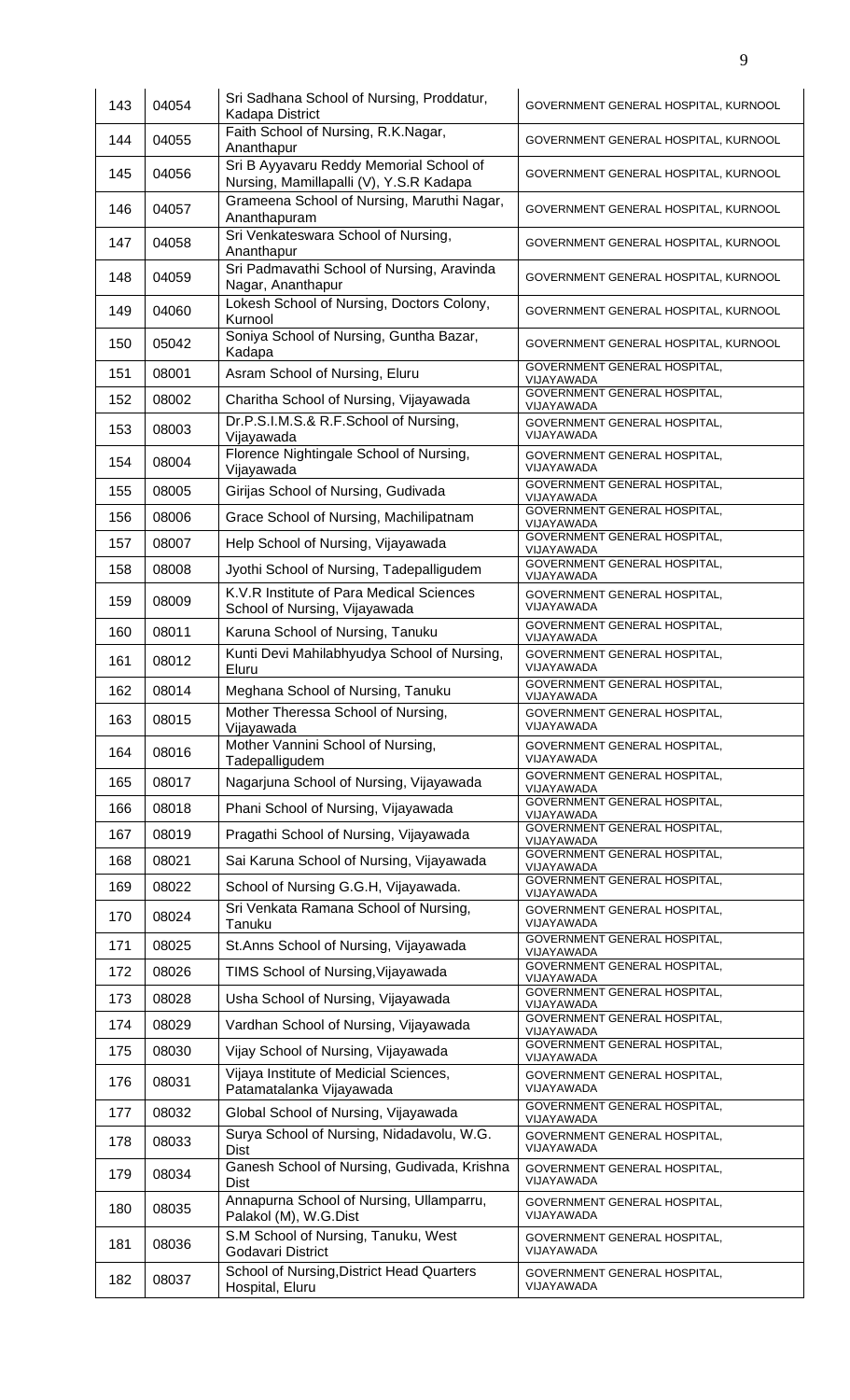| 183 | 08038 | Batchu Rambhatlu and Dhana Lakshmi<br>School of Nursing, Denduluru, W.G.District | GOVERNMENT GENERAL HOSPITAL,<br>VIJAYAWADA |
|-----|-------|----------------------------------------------------------------------------------|--------------------------------------------|
| 184 | 08039 | Mother School of Nursing, Bhimavaram, West<br>Godavari District                  | GOVERNMENT GENERAL HOSPITAL,<br>VIJAYAWADA |
| 185 | 08040 | Narsapur Christian Hospital, Narsapur,<br>W.G.Dist                               | GOVERNMENT GENERAL HOSPITAL,<br>VIJAYAWADA |
| 186 | 08041 | Kasturba School of Nursing, Narasapuram,<br>West Godavari District               | GOVERNMENT GENERAL HOSPITAL,<br>VIJAYAWADA |
| 187 | 08042 | Giffard Memorial Hospital, Nuzvid, Krishna<br><b>District</b>                    | GOVERNMENT GENERAL HOSPITAL,<br>VIJAYAWADA |
| 188 | 08043 | Kavitha School of Nursing, Payakapuram,<br>Vijayawada, Krishna District          | GOVERNMENT GENERAL HOSPITAL,<br>VIJAYAWADA |
| 189 | 09001 | Bethany School of Nursing, Visakhapatnam                                         | KING GEORGE HOSPITAL, VISAKHAPATNAM        |
| 190 | 09002 | D.D.R.School of Nursing, Visakhapatnam                                           | KING GEORGE HOSPITAL, VISAKHAPATNAM        |
| 191 | 09003 | Emmanuel School of Nursing, Visakhapatnam                                        | KING GEORGE HOSPITAL, VISAKHAPATNAM        |
| 192 | 09004 | Florence Nightingal School of Nursing, Rajam,<br>Srikakulam Dist.                | KING GEORGE HOSPITAL, VISAKHAPATNAM        |
| 193 | 09005 | Gravismeds School of Nursing,<br>Visakhapatnam                                   | KING GEORGE HOSPITAL, VISAKHAPATNAM        |
| 194 | 09006 | KHK School of Nursing, Srikakulam                                                | KING GEORGE HOSPITAL, VISAKHAPATNAM        |
| 195 | 09007 | Laxmi School of Nursing, Vizianagaram                                            | KING GEORGE HOSPITAL, VISAKHAPATNAM        |
| 196 | 09008 | Lazarus School of Nursing, Visakhapatnam                                         | KING GEORGE HOSPITAL, VISAKHAPATNAM        |
|     |       | M.S.R.School of Nursing, Maharanipeta,                                           |                                            |
| 197 | 09009 | Visakhapatnam                                                                    | KING GEORGE HOSPITAL, VISAKHAPATNAM        |
| 198 | 09010 | MIMS School of Nursing, Nellimarla,<br>Vizianagaram                              | KING GEORGE HOSPITAL, VISAKHAPATNAM        |
| 199 | 09011 | Minerva School of Nursing, Visakhapatnam                                         | KING GEORGE HOSPITAL, VISAKHAPATNAM        |
| 200 | 09012 | Mohan Krishna School of Nursing,<br>Visakhapatnam                                | KING GEORGE HOSPITAL, VISAKHAPATNAM        |
| 201 | 09013 | Narayana School of Nursing, Srikakulam                                           | KING GEORGE HOSPITAL, VISAKHAPATNAM        |
| 202 | 09014 | Padmavathi School of Nursing,<br>Visakhapatnam                                   | KING GEORGE HOSPITAL, VISAKHAPATNAM        |
| 203 | 09015 | Prema School of Nursing, Visakhapatnam                                           | KING GEORGE HOSPITAL, VISAKHAPATNAM        |
| 204 | 09016 | Sagar Durga School of Nursing,<br>Visakhapatnam                                  | KING GEORGE HOSPITAL, VISAKHAPATNAM        |
| 205 | 09017 | School of Nursing K.G.H, Visakhapatnam                                           | KING GEORGE HOSPITAL, VISAKHAPATNAM        |
| 206 | 09018 | Seven Hills School of Nursing, Visakhapatnam                                     | KING GEORGE HOSPITAL, VISAKHAPATNAM        |
| 207 | 09019 | Siddartha School of Nursing, Visakhapatnam                                       | KING GEORGE HOSPITAL, VISAKHAPATNAM        |
| 208 | 09020 | Sri Seven Hills School of Nursing, Jagadamba<br>Center, Visakhapatnam            | KING GEORGE HOSPITAL, VISAKHAPATNAM        |
| 209 | 09021 | St. Anns School of Nursing, Visakhapatnam                                        | KING GEORGE HOSPITAL, VISAKHAPATNAM        |
| 210 | 09022 | St. Josephs School of Nursing, Maryland,<br>Visakhapatnam                        | KING GEORGE HOSPITAL, VISAKHAPATNAM        |
| 211 | 09023 | St. Josephs School of Nursing,<br>Maharanipeta, Visakhapatnam                    | KING GEORGE HOSPITAL, VISAKHAPATNAM        |
| 212 | 09024 | St. Lukes School of Nursing, Visakhapatnam                                       | KING GEORGE HOSPITAL, VISAKHAPATNAM        |
| 213 | 09025 | Tirumala School of Nursing, Vizianagaram                                         | KING GEORGE HOSPITAL, VISAKHAPATNAM        |
| 214 | 09026 | Venkata Padma School of Nursing,<br>Vizianagaram                                 | KING GEORGE HOSPITAL, VISAKHAPATNAM        |
| 215 | 09027 | Vikranth School of Nursing, Narsannapeta,<br><b>Srikakulam District</b>          | KING GEORGE HOSPITAL, VISAKHAPATNAM        |
| 216 | 09028 | Visakha School of Nursing, Visakhapatnam                                         | KING GEORGE HOSPITAL, VISAKHAPATNAM        |
| 217 | 09029 | Vijay Institute of Nursing Sciences,<br>Srikakulam                               | KING GEORGE HOSPITAL, VISAKHAPATNAM        |
| 218 | 09030 | AMG Dr.Satyavedam School of Nursing,<br>Visakhapatnam                            | KING GEORGE HOSPITAL, VISAKHAPATNAM        |
| 219 | 09031 | Indira School of Nursing, Visakhapatnam                                          | KING GEORGE HOSPITAL, VISAKHAPATNAM        |
| 220 | 09032 | Mother Theresa School of Nursing, Sheela<br>Nagar, Visakhapatnam                 | KING GEORGE HOSPITAL, VISAKHAPATNAM        |
| 221 | 09033 | Behara School of Nursing, Visakhapatnam                                          | KING GEORGE HOSPITAL, VISAKHAPATNAM        |
| 222 | 09034 | Jesus Marian School of Nursing, Kottavalasa,<br>Vizianagaram District            | KING GEORGE HOSPITAL, VISAKHAPATNAM        |
| 223 | 09035 | Sai Lakshmi School of Nursing,<br>Gajapathinagaram, Vizianagaram District        | KING GEORGE HOSPITAL, VISAKHAPATNAM        |
| 224 | 09036 | Global School of Nursing, Visakhapatnam                                          | KING GEORGE HOSPITAL, VISAKHAPATNAM        |
| 225 | 09037 | GEMS School of Nursing, Rajolu, Srikakulam                                       | KING GEORGE HOSPITAL, VISAKHAPATNAM        |
| 226 | 09038 | Amrutha School of Nursing, Pendurthi,<br>Visakhapatnam                           | KING GEORGE HOSPITAL, VISAKHAPATNAM        |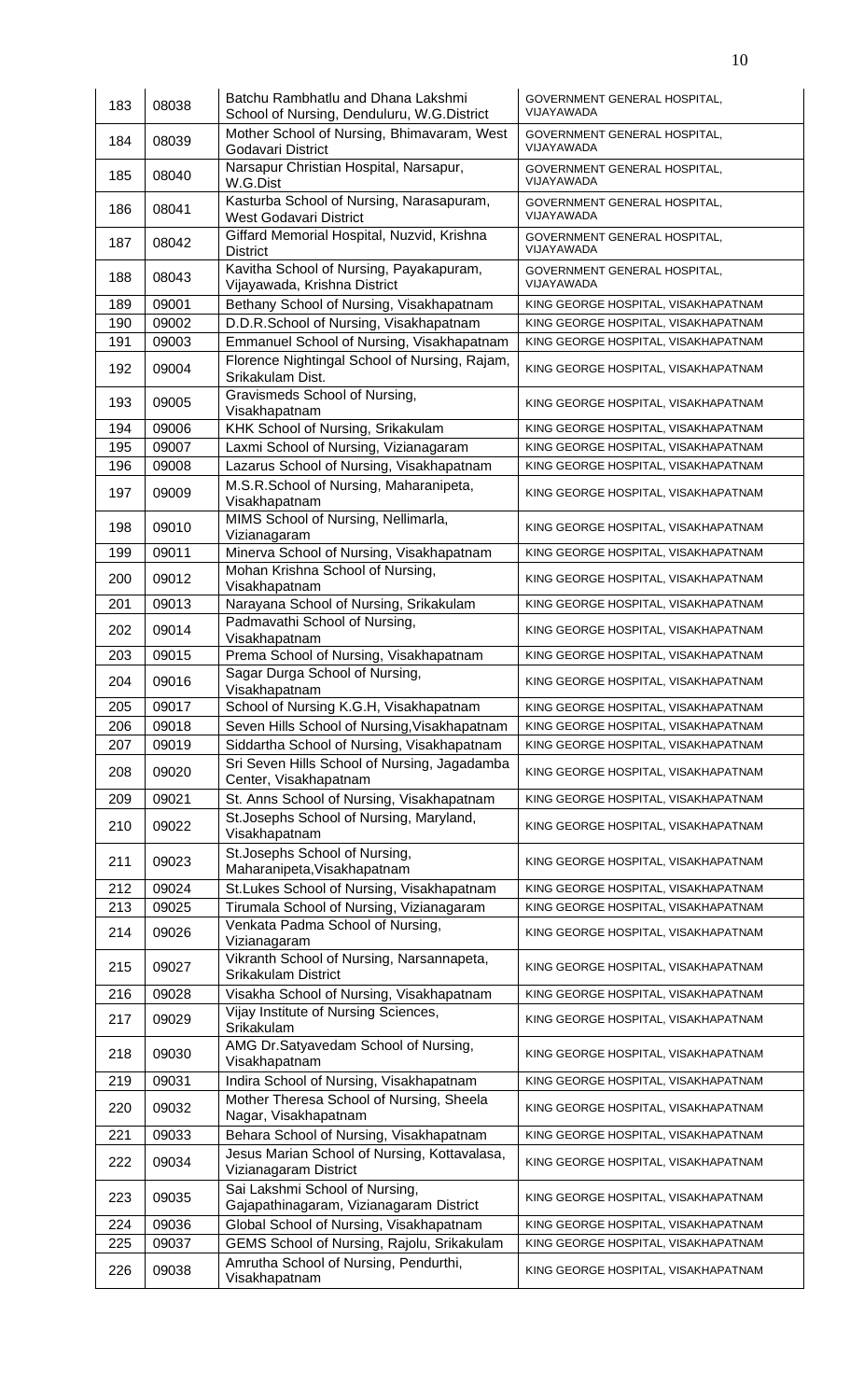| 227 | 09039 | Mother School of Nursing, Narsipatnam,<br>Visakhapatnam                               | KING GEORGE HOSPITAL, VISAKHAPATNAM                          |
|-----|-------|---------------------------------------------------------------------------------------|--------------------------------------------------------------|
| 228 | 09040 | Sri Modamamba School of Nursing, Paderu,<br>Visakhapatnam                             | KING GEORGE HOSPITAL, VISAKHAPATNAM                          |
| 229 | 09041 | Santhi School of Nursing, Bakkanapalem,<br>Visakhapatnam                              | KING GEORGE HOSPITAL, VISAKHAPATNAM                          |
| 230 | 09042 | Avani School of Nursing, Srikakulam                                                   | KING GEORGE HOSPITAL, VISAKHAPATNAM                          |
| 231 | 09044 | Sri Venkateswara School of Nursing,<br>Anakapalle, Visakhapatnam                      | KING GEORGE HOSPITAL, VISAKHAPATNAM                          |
| 232 | 09045 | Lakshmi Surya School of Nursing,<br>Parvathipuram, Vizianagaram District              | KING GEORGE HOSPITAL, VISAKHAPATNAM                          |
| 233 | 09046 | St. Mother Theresa School of Nursing, Rajam,<br><b>Srikakulam District</b>            | KING GEORGE HOSPITAL, VISAKHAPATNAM                          |
| 234 | 09047 | Gayatri School of Nursing, Palakonda,<br><b>Srikakulam District</b>                   | KING GEORGE HOSPITAL, VISAKHAPATNAM                          |
| 235 | 09048 | Nightiangle School of Nursing, Sabbavaram,<br>Visakhapatnam                           | KING GEORGE HOSPITAL, VISAKHAPATNAM                          |
| 236 | 06001 | A.E.L.C.School of Nursing, Chirala                                                    | RAJIV GANDHI INSTITUTE OF MEDICAL<br>SCIENCES, ONGOLE        |
| 237 | 06002 | Addanki Prabhudas & Sujanamma Memorial<br>School of Nursing, Ongole                   | RAJIV GANDHI INSTITUTE OF MEDICAL<br>SCIENCES, ONGOLE        |
| 238 | 06003 | Aluri School of Nursing, Ongole                                                       | RAJIV GANDHI INSTITUTE OF MEDICAL<br>SCIENCES, ONGOLE        |
| 239 | 06006 | Bharati School of Nursing, Ongole                                                     | RAJIV GANDHI INSTITUTE OF MEDICAL<br>SCIENCES, ONGOLE        |
| 240 | 06007 | Chaitanya School of Nursing, Ongole                                                   | RAJIV GANDHI INSTITUTE OF MEDICAL                            |
|     |       | Dr. Samuel George School of Nursing,                                                  | SCIENCES, ONGOLE<br>RAJIV GANDHI INSTITUTE OF MEDICAL        |
| 241 | 06009 | Markapur                                                                              | SCIENCES, ONGOLE<br>RAJIV GANDHI INSTITUTE OF MEDICAL        |
| 242 | 06012 | J.S.School of Nursing, Ongole                                                         | SCIENCES, ONGOLE                                             |
| 243 | 06016 | Kondragunta School of Nursing, Kandukur                                               | RAJIV GANDHI INSTITUTE OF MEDICAL<br>SCIENCES, ONGOLE        |
| 244 | 06019 | Madhu School of Nursing, Ongole                                                       | RAJIV GANDHI INSTITUTE OF MEDICAL<br>SCIENCES, ONGOLE        |
| 245 | 06024 | National School of Nursing, Ongole                                                    | RAJIV GANDHI INSTITUTE OF MEDICAL<br>SCIENCES, ONGOLE        |
| 246 | 06026 | Oxford School of Nursing, Chirala                                                     | RAJIV GANDHI INSTITUTE OF MEDICAL<br><b>SCIENCES, ONGOLE</b> |
| 247 | 06035 | Sri Bhargavi School of Nursing, Ongole                                                | RAJIV GANDHI INSTITUTE OF MEDICAL<br>SCIENCES, ONGOLE        |
| 248 | 06036 | Sri Durga School of Nursing, Ongole,                                                  | RAJIV GANDHI INSTITUTE OF MEDICAL<br>SCIENCES, ONGOLE        |
| 249 | 06039 | Sri Sai School of Nursing, Ongole                                                     | RAJIV GANDHI INSTITUTE OF MEDICAL<br>SCIENCES, ONGOLE        |
| 250 | 06040 | Sri Venkata Ramana School of Nursing,                                                 | RAJIV GANDHI INSTITUTE OF MEDICAL                            |
|     |       | Ongole<br>Bellamkonda Sudha School of Nursing,                                        | <b>SCIENCES, ONGOLE</b><br>RAJIV GANDHI INSTITUTE OF MEDICAL |
| 251 | 06048 | Giddalur<br>Bellamkonda Sudha School of Nursing,                                      | SCIENCES, ONGOLE<br>RAJIV GANDHI INSTITUTE OF MEDICAL        |
| 252 | 06049 | Cumbum                                                                                | SCIENCES, ONGOLE                                             |
| 253 | 06052 | Asham School of Nursing, Markapuram,<br>Prakasam Dist                                 | RAJIV GANDHI INSTITUTE OF MEDICAL<br>SCIENCES, ONGOLE        |
| 254 | 06067 | Chirala School of Nursing, Dandubata,<br>Hariprasad Nagar, Chirala, Prakasam District | RAJIV GANDHI INSTITUTE OF MEDICAL<br>SCIENCES, ONGOLE        |
| 255 | 10001 | School of Nursing, RIMS, Ongole                                                       | RAJIV GANDHI INSTITUTE OF MEDICAL<br>SCIENCES, ONGOLE        |
| 256 | 10002 | KIMS School of Nursing, Mukthinuthalapadu,<br>Ongole                                  | RAJIV GANDHI INSTITUTE OF MEDICAL<br>SCIENCES, ONGOLE        |
| 257 | 10003 | Ongole School of Nursing, Ongole                                                      | RAJIV GANDHI INSTITUTE OF MEDICAL<br>SCIENCES, ONGOLE        |
| 258 | 10004 | Sri Vijaya Bharathi School of Nursing,<br>Ongole, Prakasam District                   | RAJIV GANDHI INSTITUTE OF MEDICAL<br><b>SCIENCES, ONGOLE</b> |
| 259 | 10005 | Bhargavi School of Nursing, Cherukumpalem,<br>Ongole, Prakasam District               | RAJIV GANDHI INSTITUTE OF MEDICAL<br><b>SCIENCES, ONGOLE</b> |
| 260 | 10006 | Kota Reddy School of Nursing, Kandukur,<br><b>Prakasam District</b>                   | RAJIV GANDHI INSTITUTE OF MEDICAL<br>SCIENCES, ONGOLE        |
| 261 | 10007 | Arunodya School of Nursing, Markapuram,<br><b>Prakasam District</b>                   | RAJIV GANDHI INSTITUTE OF MEDICAL<br>SCIENCES, ONGOLE        |
| 262 | 10008 | Sri Venkateswara School of Nursing, CK<br>Palem Road, Ongole                          | RAJIV GANDHI INSTITUTE OF MEDICAL<br>SCIENCES, ONGOLE        |
| 263 | 10009 | Sri Vishnu School of Nursing, Pamuru Road,<br>Kandukur, Prakasam                      | RAJIV GANDHI INSTITUTE OF MEDICAL<br>SCIENCES, ONGOLE        |
| 264 | 10010 | Sarada School of Nursing, Medarametla,<br><b>Prakasam District</b>                    | RAJIV GANDHI INSTITUTE OF MEDICAL<br>SCIENCES, ONGOLE        |
| 265 | 05001 | Aparna School of Nursing, Tirupathi                                                   | S.V.R.R.G.G.HOSPITAL, TIRUPATHI                              |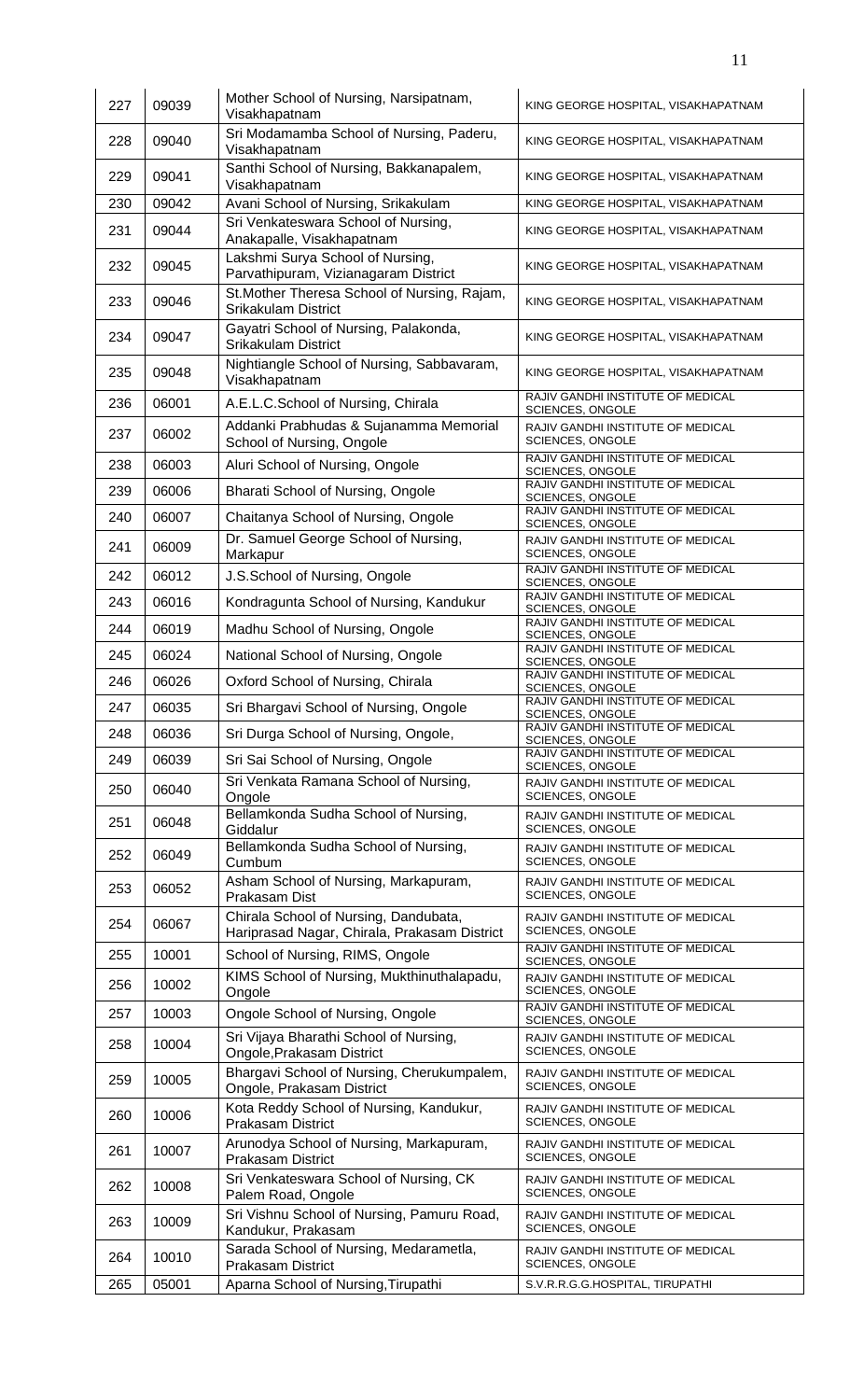| 266 | 05002 | Arogyavaram Medical CentreSchool of<br>Nursing, Arogyavaram                 | S.V.R.R.G.G.HOSPITAL, TIRUPATHI |
|-----|-------|-----------------------------------------------------------------------------|---------------------------------|
| 267 | 05003 | Bless School of Nursing, Tirupathi                                          | S.V.R.R.G.G.HOSPITAL, TIRUPATHI |
| 268 | 05004 | Bollineni School of Nursing, Nellore                                        | S.V.R.R.G.G.HOSPITAL, TIRUPATHI |
| 269 | 05005 | Cipai Govinda Reddy School of Nursing,<br>Tirupathi                         | S.V.R.R.G.G.HOSPITAL, TIRUPATHI |
| 270 | 05006 | DGR School of Nursing, Nellore                                              | S.V.R.R.G.G.HOSPITAL, TIRUPATHI |
| 271 | 05007 | Dileef School of Nursing, Nellore                                           | S.V.R.R.G.G.HOSPITAL, TIRUPATHI |
| 272 | 05008 | Dr. P.V.Ramachandra Reddy Peoples<br>Polyclinic School of Nursing, Nellore  | S.V.R.R.G.G.HOSPITAL, TIRUPATHI |
| 273 | 05009 | Dr.B.S.R.School of Nursing, Atmakur, Nellore                                | S.V.R.R.G.G.HOSPITAL, TIRUPATHI |
| 274 | 05010 | Dr.K.Rajasekhar Reddy School of Nursing,<br>Nellore                         | S.V.R.R.G.G.HOSPITAL, TIRUPATHI |
| 275 | 05011 | Enlight School of Nursing, Tirupathi                                        | S.V.R.R.G.G.HOSPITAL, TIRUPATHI |
| 276 | 05012 | Malyadri School of Nursing, Nellore                                         | S.V.R.R.G.G.HOSPITAL, TIRUPATHI |
| 277 | 05013 | Murali Krishna School of Nursing, Nellore                                   | S.V.R.R.G.G.HOSPITAL, TIRUPATHI |
| 278 | 05014 | Narayana School of Nursing, Nellore                                         | S.V.R.R.G.G.HOSPITAL, TIRUPATHI |
| 279 | 05015 | Nellore School of Nursing, Nellore                                          | S.V.R.R.G.G.HOSPITAL, TIRUPATHI |
| 280 | 05016 | P.E.S. School of Nursing, Kuppam                                            | S.V.R.R.G.G.HOSPITAL, TIRUPATHI |
| 281 | 05017 | Partha School of Nursing, Tirupathi                                         | S.V.R.R.G.G.HOSPITAL, TIRUPATHI |
| 282 | 05018 | Samrakshana School of Nursing, Srikalahasti                                 | S.V.R.R.G.G.HOSPITAL, TIRUPATHI |
| 283 | 05019 | Sapthagiri School of Nursing, Tirupathi                                     | S.V.R.R.G.G.HOSPITAL, TIRUPATHI |
| 284 | 05020 | School of Nursing SVRR GGH, Tirupathi                                       | S.V.R.R.G.G.HOSPITAL, TIRUPATHI |
| 285 | 05021 | Prabhu School of Nursing, Taipagiri Colony,<br>Nellore                      | S.V.R.R.G.G.HOSPITAL, TIRUPATHI |
| 286 | 05022 | Sri Bhargavi School of Nursing, Nellore                                     | S.V.R.R.G.G.HOSPITAL, TIRUPATHI |
| 287 | 05023 | Sri Gnana Prasunambika School of Nursing,<br>Srikalahasti                   | S.V.R.R.G.G.HOSPITAL, TIRUPATHI |
| 288 | 05024 | Sri Krishna Chaitanya School of Nursing,<br>Madanapalle                     | S.V.R.R.G.G.HOSPITAL, TIRUPATHI |
| 289 | 05025 | Sri Krishna School of Nursing, Tirupathi                                    | S.V.R.R.G.G.HOSPITAL, TIRUPATHI |
| 290 | 05026 | Sri Padmavathi School of Nursing, Nellore                                   | S.V.R.R.G.G.HOSPITAL, TIRUPATHI |
| 291 | 05027 | Sri Padmavathi School of Nursing, Tirupathi                                 | S.V.R.R.G.G.HOSPITAL, TIRUPATHI |
| 292 | 05028 | Sri Sai Krishna School of Nursing, Gudur                                    | S.V.R.R.G.G.HOSPITAL, TIRUPATHI |
| 293 | 05029 | Sri Venkata Padmavathi School of Nursing,<br>Tirupathi                      | S.V.R.R.G.G.HOSPITAL, TIRUPATHI |
| 294 | 05030 | Sri Venkateswara School of Nursing, Chittoor                                | S.V.R.R.G.G.HOSPITAL, TIRUPATHI |
| 295 | 05031 | Swathi School of Nursing, Tirupathi                                         | S.V.R.R.G.G.HOSPITAL, TIRUPATHI |
| 296 | 05032 | Vedha School of Nursing, Tirupathi                                          | S.V.R.R.G.G.HOSPITAL, TIRUPATHI |
| 297 | 05033 | Vijaya School of Nursing, Chittoor                                          | S.V.R.R.G.G.HOSPITAL, TIRUPATHI |
| 298 | 05034 | Vijaya School of Nursing, Nellore                                           | S.V.R.R.G.G.HOSPITAL, TIRUPATHI |
| 299 | 05035 | Sri Vinayaka School of Nursing, Tirupathi                                   | S.V.R.R.G.G.HOSPITAL, TIRUPATHI |
| 300 | 05036 | Apex Institute of Medical Science School of<br>Nursing, Tiurpathi           | S.V.R.R.G.G.HOSPITAL, TIRUPATHI |
| 301 | 05037 | Deepika School of Nursing, Tirupathi, Chittoor<br><b>Dist</b>               | S.V.R.R.G.G.HOSPITAL, TIRUPATHI |
| 302 | 05038 | Sri Vikas School of Nursing, Tirupati, Chittoor<br>Dist                     | S.V.R.R.G.G.HOSPITAL, TIRUPATHI |
| 303 | 05039 | Sri Sai School of Nursing,<br>Diguvakanakampalem Chittoor Dist.             | S.V.R.R.G.G.HOSPITAL, TIRUPATHI |
| 304 | 05040 | Sri G.K.Reddy School of Nursing, Tirupathi,<br><b>Chittor District</b>      | S.V.R.R.G.G.HOSPITAL, TIRUPATHI |
| 305 | 05041 | Sai Bhargavi School of Nursing,<br>Vedayapalem, Nellore                     | S.V.R.R.G.G.HOSPITAL, TIRUPATHI |
| 306 | 05043 | School of Nursing, Sri Padmavathi Mahila<br>Visvavidyalayam, Tirupati       | S.V.R.R.G.G.HOSPITAL, TIRUPATHI |
| 307 | 05044 | R.V.S School of Nursing, Murakambattu,<br><b>Chittoor Dist</b>              | S.V.R.R.G.G.HOSPITAL, TIRUPATHI |
| 308 | 05045 | Tirupati School of Nursing, Tirupati                                        | S.V.R.R.G.G.HOSPITAL, TIRUPATHI |
| 309 | 05047 | ABM Hospital School of Nursing, Nellore                                     | S.V.R.R.G.G.HOSPITAL, TIRUPATHI |
| 310 | 05048 | Sunrise School of Nursing, Gudur, Nellore<br><b>District</b>                | S.V.R.R.G.G.HOSPITAL, TIRUPATHI |
| 311 | 05049 | Sowmya School of Nursing,<br>Buchireddypalem, Nellore District              | S.V.R.R.G.G.HOSPITAL, TIRUPATHI |
| 312 | 05050 | Rathnamma School of Nursing, Midhala<br>Nagar, East Gudur, Nellore District | S.V.R.R.G.G.HOSPITAL, TIRUPATHI |
| 313 | 05051 | Pallavi School of Nursing, Vedayapalem,<br>Nellore, Nellore District        | S.V.R.R.G.G.HOSPITAL, TIRUPATHI |